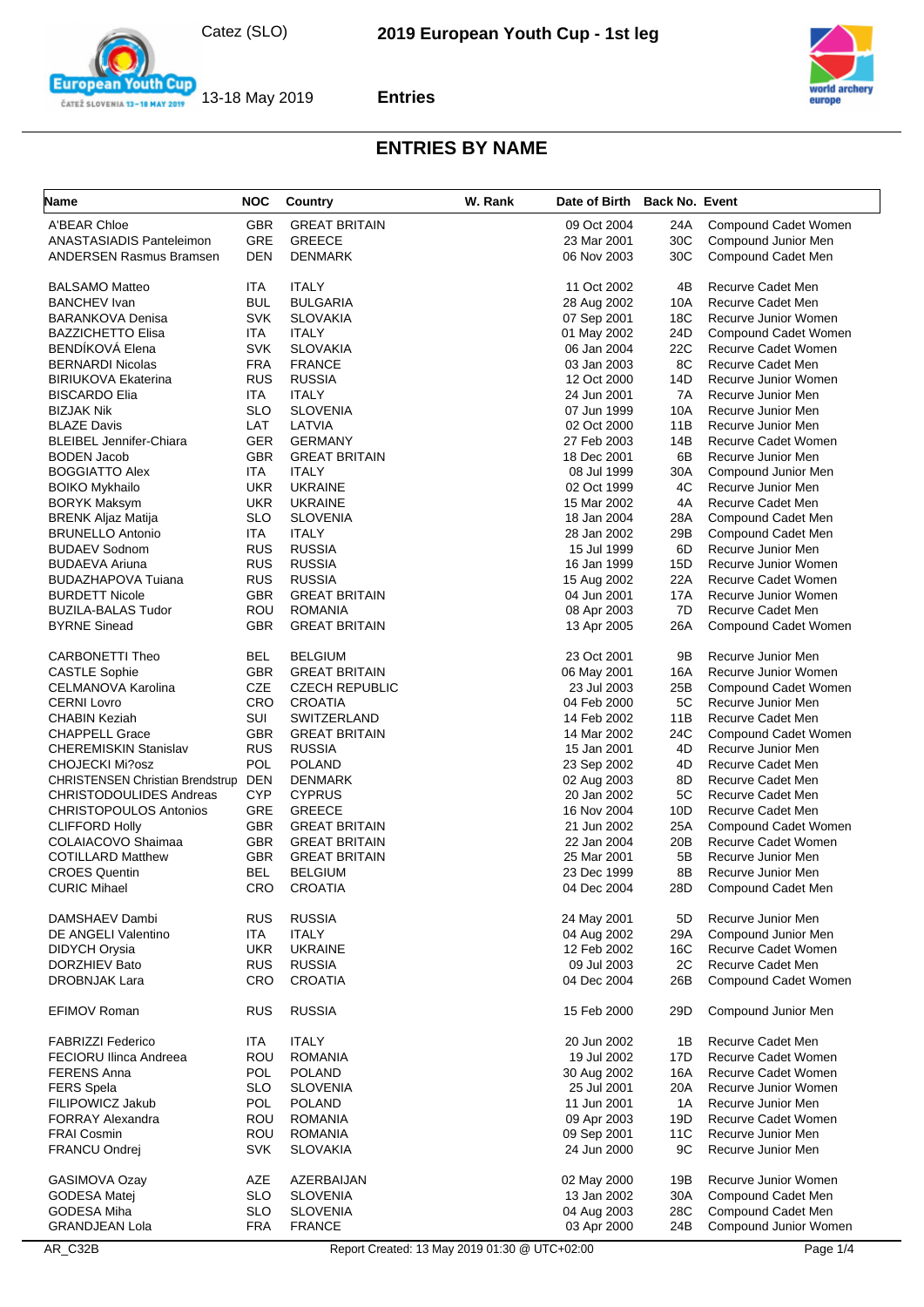



| Name                                     | <b>NOC</b>               | Country                               | W. Rank | Date of Birth Back No. Event |                       |                                             |
|------------------------------------------|--------------------------|---------------------------------------|---------|------------------------------|-----------------------|---------------------------------------------|
| <b>GREGORI Francesco</b>                 | ITA                      | <b>ITALY</b>                          |         | 29 May 2002                  | 3В                    | Recurve Cadet Men                           |
| <b>GRILLI Eleonora</b>                   | ITA                      | <b>ITALY</b>                          |         | 10 Aug 1999                  | 26B                   | Compound Junior Women                       |
|                                          |                          |                                       |         |                              |                       |                                             |
| HANULIAK Jan Jakub                       | <b>SVK</b>               | <b>SLOVAKIA</b>                       |         | 08 Dec 2000                  | 8С                    | Recurve Junior Men                          |
| <b>HARAMIJA Laura</b>                    | CRO                      | <b>CROATIA</b>                        |         | 27 Apr 2004                  | 16D                   | Recurve Cadet Women                         |
| <b>HEALEY Penny</b><br><b>HERÁK Jirí</b> | <b>GBR</b>               | <b>GREAT BRITAIN</b>                  |         | 07 Mar 2005                  | 21B                   | Recurve Cadet Women                         |
| <b>HERVAT Karen</b>                      | CZE<br><b>ITA</b>        | <b>CZECH REPUBLIC</b><br><b>ITALY</b> |         | 03 Sep 2001<br>04 Mar 2001   | 3D<br>20 <sub>B</sub> | Recurve Junior Men<br>Recurve Junior Women  |
| <b>HRABIK Oleksandra</b>                 | <b>UKR</b>               | <b>UKRAINE</b>                        |         | 24 Jan 2000                  | 24A                   | Compound Junior Women                       |
| <b>HUGHES Heather</b>                    | <b>GBR</b>               | <b>GREAT BRITAIN</b>                  |         | 23 Feb 2001                  | 15A                   | Recurve Junior Women                        |
| HUNSPERGER Janine                        | SUI                      | SWITZERLAND                           |         | 20 Jul 2000                  | 25B                   | Compound Junior Women                       |
|                                          |                          |                                       |         |                              |                       |                                             |
| <b>IDENSEN Elina</b>                     | <b>GER</b>               | <b>GERMANY</b>                        |         | 18 Mar 2003                  | 16B                   | Recurve Cadet Women                         |
| ILLIASH Varvara                          | <b>UKR</b>               | <b>UKRAINE</b>                        |         | 08 Mar 2003                  | 13C                   | Recurve Cadet Women                         |
|                                          |                          |                                       |         |                              |                       |                                             |
| JAATMA Lisell                            | EST                      | <b>ESTONIA</b>                        |         | 19 Jul 1999                  | 24C                   | Compound Junior Women                       |
| JAATMA Robin                             | <b>EST</b>               | <b>ESTONIA</b>                        |         | 05 Mar 2001                  | 30 <sub>B</sub>       | Compound Junior Men                         |
| JAGER Matic                              | <b>SLO</b>               | <b>SLOVENIA</b>                       |         | 11 Sep 2002                  | 9D                    | Recurve Cadet Men                           |
| <b>JAMOT Maxence</b>                     | <b>FRA</b>               | <b>FRANCE</b>                         |         | 18 Aug 1999                  | 2B                    | Recurve Junior Men                          |
| JEVSNIK Tim                              | SLO                      | <b>SLOVENIA</b>                       |         | 29 Dec 2003                  | 29A                   | Compound Cadet Men                          |
| JURASZ Karolina                          | POL                      | <b>POLAND</b>                         |         | 05 Mar 2001                  | 14B                   | Recurve Junior Women                        |
|                                          |                          |                                       |         |                              |                       |                                             |
| KAA Helge Vølund Tømmerholt              | <b>DEN</b>               | <b>DENMARK</b>                        |         | 25 Oct 2000                  | 29C                   | Compound Junior Men                         |
| <b>KACZMARECK Elodie</b>                 | <b>FRA</b><br><b>CYP</b> | <b>FRANCE</b>                         |         | 13 Jul 2000                  | 20C                   | Recurve Junior Women                        |
| <b>KALAVAS Andreas</b>                   |                          | <b>CYPRUS</b>                         |         | 20 Dec 2000                  | 11A<br>3C             | Recurve Junior Men                          |
| KAMENSKYI Volodymyr<br>KARELI Yelyzaveta | <b>UKR</b><br><b>UKR</b> | <b>UKRAINE</b><br><b>UKRAINE</b>      |         | 29 Sep 2001<br>23 Mar 2002   | 26A                   | Recurve Junior Men<br>Compound Junior Women |
| K?PA Karol                               | <b>POL</b>               | <b>POLAND</b>                         |         | 28 Oct 2001                  | 2A                    | Recurve Junior Men                          |
| KHARITONOVA Viktoria                     | <b>RUS</b>               | <b>RUSSIA</b>                         |         | 30 Nov 2001                  | 17D                   | Recurve Junior Women                        |
| KNYAZEVA Elizaveta                       | <b>RUS</b>               | <b>RUSSIA</b>                         |         | 25 Jun 1999                  | 25D                   | Compound Junior Women                       |
| KOCAJ Marlena                            | <b>POL</b>               | <b>POLAND</b>                         |         | 24 Sep 1999                  | 17B                   | Recurve Junior Women                        |
| KOSENKOV Daniil                          | <b>RUS</b>               | <b>RUSSIA</b>                         |         | 15 Apr 2003                  | 29C                   | Compound Cadet Men                          |
| KOSTYK Stefan                            | <b>UKR</b>               | <b>UKRAINE</b>                        |         | 21 Jun 2003                  | 1A                    | Recurve Cadet Men                           |
| KOVACIC Tihana                           | <b>CRO</b>               | <b>CROATIA</b>                        |         | 12 Nov 2002                  | 14D                   | Recurve Cadet Women                         |
| KOZHOKAR Ivan                            | <b>UKR</b>               | <b>UKRAINE</b>                        |         | 10 Jan 2000                  | 2C                    | Recurve Junior Men                          |
| KRASNITSKA Anastasia                     | <b>UKR</b>               | <b>UKRAINE</b>                        |         | 24 Mar 2000                  | 25A                   | Compound Junior Women                       |
| KRESALA Josef                            | <b>CZE</b>               | <b>CZECH REPUBLIC</b>                 |         | 23 Mar 2000                  | 2D                    | Recurve Junior Men                          |
| KRIKUNOVA Polina                         | <b>RUS</b>               | <b>RUSSIA</b>                         |         | 20 Aug 2003                  | 20A                   | Recurve Cadet Women                         |
| KUBICEK Libor                            | <b>SVK</b>               | <b>SLOVAKIA</b>                       |         | 06 Mar 2001                  | 30D                   | Compound Junior Men                         |
| KUPCZAK Konrad                           | <b>POL</b>               | <b>POLAND</b>                         |         | 15 Oct 2003                  | 2D                    | Recurve Cadet Men                           |
| <b>LAMART Gauthier</b>                   | <b>FRA</b>               | <b>FRANCE</b>                         |         | 03 Jan 2002                  | 10 <sub>C</sub>       | Recurve Cadet Men                           |
| <b>LANDI Ginevra</b>                     | ITA                      | <b>ITALY</b>                          |         | 24 May 2004                  | 19C                   | Recurve Cadet Women                         |
| LARTIGUE Hugo                            | <b>FRA</b>               | <b>FRANCE</b>                         |         | 22 Feb 2001                  | 1B                    | Recurve Junior Men                          |
| <b>LAZOWSKI Filip</b>                    | <b>POL</b>               | POLAND                                |         | 12 Jan 2001                  | 4A                    | Recurve Junior Men                          |
| <b>LECAT Florentin</b>                   | <b>FRA</b>               | <b>FRANCE</b>                         |         | 07 Jan 2000                  | 4B                    | Recurve Junior Men                          |
| <b>LEONIDA Leonidas</b>                  | <b>CYP</b>               | <b>CYPRUS</b>                         |         | 29 Jul 2002                  | 7C                    | Recurve Cadet Men                           |
| LETTLOVA Nikola                          | <b>CZE</b>               | <b>CZECH REPUBLIC</b>                 |         | 11 Aug 2003                  | 18B                   | Recurve Cadet Women                         |
| LILIENTHAL Triinu                        | <b>EST</b>               | <b>ESTONIA</b>                        |         | 10 Aug 2000                  | 19A                   | Recurve Junior Women                        |
| <b>LINKE Erik</b>                        | <b>GER</b>               | <b>GERMANY</b>                        |         | 03 Dec 2003                  | 5B                    | Recurve Cadet Men                           |
| LIPPAND Hanna Liina                      | <b>EST</b>               | <b>ESTONIA</b>                        |         | 12 Mar 2001                  | 25C                   | Compound Junior Women                       |
| LOVO Niccolò                             | ITA                      | <b>ITALY</b>                          |         | 24 Mar 2001                  | 6A                    | Recurve Junior Men                          |
| <b>MACHAN Maros</b>                      | <b>SVK</b>               | <b>SLOVAKIA</b>                       |         | 11 Apr 2003                  | 11C                   | Recurve Cadet Men                           |
| MAKHMUDOV Mukhibullo                     | <b>RUS</b>               | <b>RUSSIA</b>                         |         | 15 Jan 2002                  | 1C                    | Recurve Cadet Men                           |
| MAKHMUDOVA Nurinisso                     | <b>RUS</b>               | <b>RUSSIA</b>                         |         | 28 Aug 2000                  | 16D                   | Recurve Junior Women                        |
| MANGERINI Alessio                        | ITA                      | <b>ITALY</b>                          |         | 11 Apr 2002                  | 2Β                    | Recurve Cadet Men                           |
| MASSERET Julia                           | <b>FRA</b>               | <b>FRANCE</b>                         |         | 07 May 2002                  | 18A                   | Recurve Cadet Women                         |
| <b>MERKEL Domenic</b>                    | <b>GER</b>               | <b>GERMANY</b>                        |         | 23 Mar 2003                  | 7В                    | Recurve Cadet Men                           |
| <b>MLINARIC Amanda</b>                   | CRO                      | <b>CROATIA</b>                        |         | 07 Aug 2001                  | 24D                   | Compound Junior Women                       |
| <b>MOCINIC Paula</b>                     | <b>CRO</b>               | <b>CROATIA</b>                        |         | 09 Sep 2002                  | 13D                   | Recurve Cadet Women                         |
| <b>MYLONAS Nikolas</b>                   | <b>CYP</b>               | <b>CYPRUS</b>                         |         | 03 Apr 2004                  | 6C                    | Recurve Cadet Men                           |
| NANOU Lida                               | GRE                      | <b>GREECE</b>                         |         | 13 Mar 2004                  | 20C                   | Recurve Cadet Women                         |
| NAPLOSZEK Kamila                         | <b>POL</b>               | <b>POLAND</b>                         |         | 26 May 1999                  | 16B                   | Recurve Junior Women                        |
| NAUMOVA Zhanna                           | UKR                      | <b>UKRAINE</b>                        |         | 07 Oct 2002                  | 17C                   | Recurve Junior Women                        |
|                                          |                          |                                       |         |                              |                       |                                             |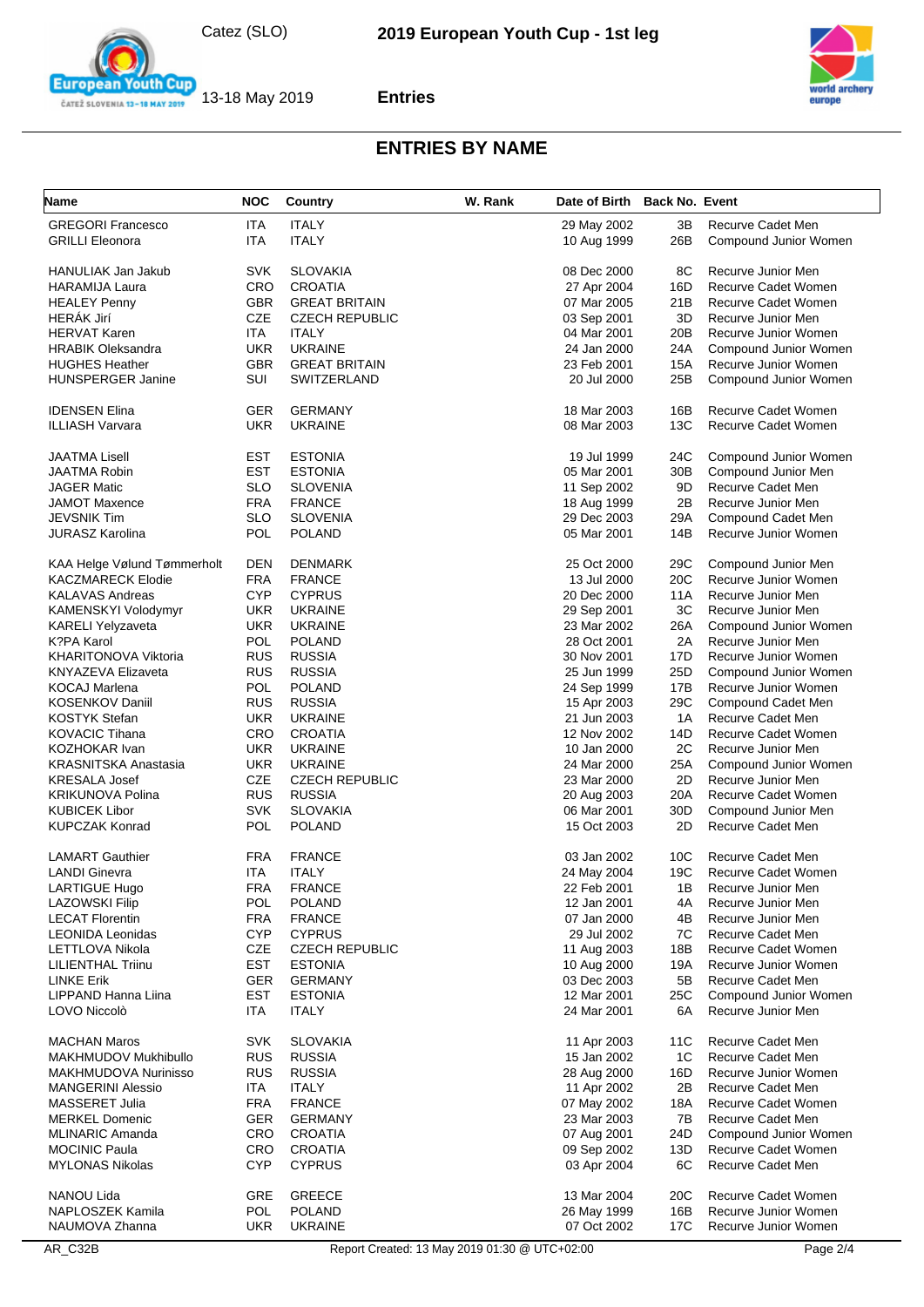



| Name                      | <b>NOC</b> | Country               | W. Rank | Date of Birth Back No. Event |                 |                            |
|---------------------------|------------|-----------------------|---------|------------------------------|-----------------|----------------------------|
| NE?CIOR Andrzej           | <b>POL</b> | <b>POLAND</b>         |         | 28 Jul 2001                  | ЗΑ              | Recurve Junior Men         |
| <b>NOVOTNA Eliska</b>     | <b>CZE</b> | <b>CZECH REPUBLIC</b> |         | 17 Jul 2003                  | 17B             | Recurve Cadet Women        |
| <b>OLSEN Simon</b>        | DEN        | <b>DENMARK</b>        |         | 19 Mar 1999                  | 28C             | Compound Junior Men        |
| <b>OSOROV Buianto</b>     | <b>RUS</b> | <b>RUSSIA</b>         |         | 12 Jun 2002                  | 4C              | Recurve Cadet Men          |
| <b>OUN Hendrik</b>        | EST        | <b>ESTONIA</b>        |         | 14 Mar 2001                  | 10B             | Recurve Junior Men         |
| <b>PAAS Meeri-Marita</b>  | EST        | <b>ESTONIA</b>        |         | 10 Feb 2002                  | 26C             | Compound Cadet Women       |
| PAJK Aneja                | <b>SLO</b> | <b>SLOVENIA</b>       |         | 07 Nov 2002                  | 25C             | Compound Cadet Women       |
| PANTSYRU Oleksandr        | <b>UKR</b> | <b>UKRAINE</b>        |         | 16 Jan 2003                  | 1C              | Recurve Junior Men         |
| PAOLI Alessandro          | <b>ITA</b> | <b>ITALY</b>          |         | 27 Aug 1999                  | 5A              | Recurve Junior Men         |
| PAPADOPOULOU Dimitra      | GRE        | <b>GREECE</b>         |         | 16 Apr 2003                  | 21C             | Recurve Cadet Women        |
| <b>PAUL Ruby</b>          | <b>GBR</b> | <b>GREAT BRITAIN</b>  |         | 24 May 2001                  | 14A             | Recurve Junior Women       |
| PINNA Luca                | <b>ITA</b> | <b>ITALY</b>          |         | 23 Aug 1999                  | 28A             | Compound Junior Men        |
| PLAZA Klaudia             | POL        | <b>POLAND</b>         |         | 17 May 2003                  | 14A             | Recurve Cadet Women        |
| PODKRAJŠEK Sergej         | SLO        | <b>SLOVENIA</b>       |         | 26 Jun 1999                  | 9Α              | Recurve Junior Men         |
| POIZL Dominik             | <b>SVK</b> | <b>SLOVAKIA</b>       |         | 13 Dec 2000                  | 10C             | Recurve Junior Men         |
| POLLUMAE Alexandra        | <b>EST</b> | <b>ESTONIA</b>        |         | 06 Mar 2000                  | 18A             | Recurve Junior Women       |
| RAIMUND Erika             | <b>CRO</b> | <b>CROATIA</b>        |         | 19 Mar 2004                  | 15D             | Recurve Cadet Women        |
| RAJABI Mohammadmatin      | IRI        | <b>IR IRAN</b>        |         | 19 Jan 2003                  | 8B              | Recurve Cadet Men          |
| RAVNIKAR Ziga             | <b>SLO</b> | <b>SLOVENIA</b>       |         | 25 Dec 1999                  | 8A              | Recurve Junior Men         |
| <b>REID Jacob</b>         | <b>GBR</b> | <b>GREAT BRITAIN</b>  |         | 17 Aug 2001                  | 7B              | Recurve Junior Men         |
| <b>REINCKE Sarah</b>      | <b>GER</b> | <b>GERMANY</b>        |         | 29 Sep 2002                  | 13B             | Recurve Cadet Women        |
| <b>REISENWEBER Clea</b>   | GER        | <b>GERMANY</b>        |         | 28 Nov 2003                  | 15B             | Recurve Cadet Women        |
| <b>REMAR Alen</b>         | <b>CRO</b> | <b>CROATIA</b>        |         | 19 Aug 1999                  | 7C              | Recurve Junior Men         |
| RENZHINA Evgeniia         | <b>RUS</b> | <b>RUSSIA</b>         |         | 07 Nov 2003                  | 21A             | <b>Recurve Cadet Women</b> |
| <b>REZEK Maks</b>         | CRO        | <b>CROATIA</b>        |         | 17 Dec 2001                  | 6C              | Recurve Junior Men         |
| <b>RICHARD Melodie</b>    | <b>FRA</b> | <b>FRANCE</b>         |         | 01 Jan 2002                  | 17A             | Recurve Cadet Women        |
| ROLANDO Aiko              | <b>ITA</b> | <b>ITALY</b>          |         | 01 Apr 2002                  | 18C             | Recurve Cadet Women        |
| <b>ROSSI Giulia</b>       | ITA        | <b>ITALY</b>          |         | 18 Oct 2003                  | 17C             | Recurve Cadet Women        |
| RUUSKANEN Aleksandra      | <b>FIN</b> | <b>FINLAND</b>        |         | 23 Apr 2001                  | 19C             | Recurve Junior Women       |
| RYTLEWSKI Michal          | <b>POL</b> | <b>POLAND</b>         |         | 28 Aug 2003                  | 1D              | Recurve Cadet Men          |
| <b>SCHILP Flavio</b>      | <b>GER</b> | <b>GERMANY</b>        |         | 04 Jul 2003                  | 6B              | Recurve Cadet Men          |
| <b>SCHWERTMANN Nils</b>   | GER        | <b>GERMANY</b>        |         | 01 Jan 1999                  | 7D              | Recurve Junior Men         |
| <b>SEDIVY Simon</b>       | <b>SVK</b> | <b>SLOVAKIA</b>       |         | 13 Feb 2006                  | 30 <sub>B</sub> | Compound Cadet Men         |
| <b>SERAFINI Martina</b>   | ITA        | <b>ITALY</b>          |         | 25 Jun 2004                  | 25D             | Compound Cadet Women       |
| <b>SERGEJEVS Romans</b>   | LAT        | LATVIA                |         | 19 Oct 2006                  | 11A             | Recurve Cadet Men          |
| <b>SHENKHOROV Sergei</b>  | <b>RUS</b> | <b>RUSSIA</b>         |         | 22 Apr 2001                  | 28D             | Compound Junior Men        |
| SHIRGHOLAMI Amir Ali      | IRI        | <b>IR IRAN</b>        |         | 28 May 2003                  | 9Β              | Recurve Cadet Men          |
| SHUBKINA Olha             | <b>UKR</b> | <b>UKRAINE</b>        |         | 23 Apr 2003                  | 14C             | Recurve Cadet Women        |
| SIKALO Yelyzaveta         | <b>UKR</b> | <b>UKRAINE</b>        |         | 20 Apr 2000                  | 16C             | Recurve Junior Women       |
| SIMINIUC Denisa           | ROU        | ROMANIA               |         | 10 Mar 2003                  | 18D             | Recurve Cadet Women        |
| <b>SLIPETS Ostap</b>      | <b>UKR</b> | <b>UKRAINE</b>        |         | 02 Mar 2002                  | 2Α              | Recurve Cadet Men          |
| <b>SMIRNOV Oleksii</b>    | <b>UKR</b> | <b>UKRAINE</b>        |         | 22 Feb 2003                  | ЗA              | Recurve Cadet Men          |
| <b>SPENCER-NICE Riley</b> | <b>GBR</b> | <b>GREAT BRITAIN</b>  |         | 31 May 2004                  | 7A              | Recurve Cadet Men          |
| <b>SULIK Leo</b>          | <b>CRO</b> | <b>CROATIA</b>        |         | 04 Dec 2004                  | 10B             | Recurve Cadet Men          |
| <b>SUSCA Thomas</b>       | GBR        | <b>GREAT BRITAIN</b>  |         | 17 Sep 2004                  | 5А              | Recurve Cadet Men          |
| <b>TANASESCU Flavius</b>  | ROU        | <b>ROMANIA</b>        |         | 04 May 2005                  | 6D              | Recurve Cadet Men          |
| <b>TARTLER Elisa</b>      | <b>GER</b> | <b>GERMANY</b>        |         | 05 Jan 1999                  | 18B             | Recurve Junior Women       |
| <b>THIRION Lou</b>        | <b>FRA</b> | <b>FRANCE</b>         |         | 17 Feb 2000                  | 3B              | Recurve Junior Men         |
| <b>THOMAS Nathan</b>      | <b>GBR</b> | <b>GREAT BRITAIN</b>  |         | 17 Jan 2002                  | 28B             | Compound Cadet Men         |
| <b>THOMPSON Dan</b>       | GBR        | <b>GREAT BRITAIN</b>  |         | 21 Jun 2002                  | 8A              | Recurve Cadet Men          |
| TIMPU Mario               | ROU        | <b>ROMANIA</b>        |         | 17 Jul 2003                  | 5D              | Recurve Cadet Men          |
| <b>TRETIAKOVA Iryna</b>   | <b>UKR</b> | <b>UKRAINE</b>        |         | 08 Jul 2001                  | <b>15C</b>      | Recurve Junior Women       |
| <b>TREVES Aurelia</b>     | <b>FRA</b> | <b>FRANCE</b>         |         | 24 May 2002                  | 19A             | Recurve Cadet Women        |
| <b>TRZOPEK Marek</b>      | POL        | <b>POLAND</b>         |         | 10 Jan 2003                  | 3D              | Recurve Cadet Men          |
| <b>TURA Leonardo</b>      | <b>SMR</b> | <b>SAN MARINO</b>     |         | 05 Aug 2002                  | 9Α              | Recurve Cadet Men          |
| <b>VALIKOV Mikhail</b>    | <b>RUS</b> | <b>RUSSIA</b>         |         | 01 Nov 2002                  | ЗC              | Recurve Cadet Men          |
| <b>VALLARO Andrea</b>     | SUI        | <b>SWITZERLAND</b>    |         | 11 Apr 2000                  | 29B             | Compound Junior Men        |
| <b>VARONE Justin</b>      | SUI        | SWITZERLAND           |         | 17 Feb 2001                  | 28B             | Compound Junior Men        |
| VELKOVA Mia               | <b>SLO</b> | <b>SLOVENIA</b>       |         | 30 Nov 2004                  | 22B             | Recurve Cadet Women        |
| <b>VENHUDOVA Aneta</b>    | <b>CZE</b> | <b>CZECH REPUBLIC</b> |         | 27 Aug 2002                  | 19B             | Recurve Cadet Women        |